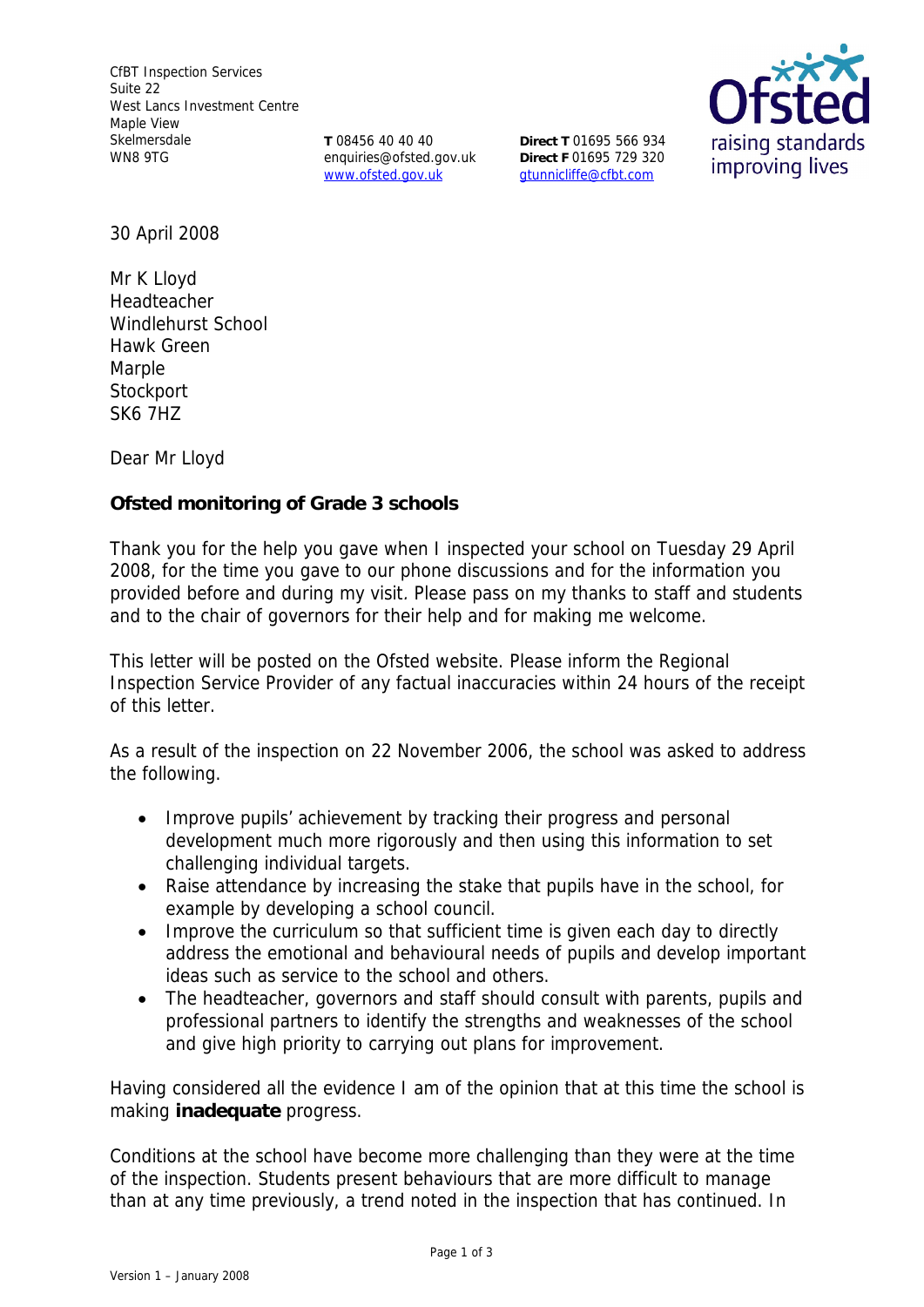

addition, the long-term absence of a member of staff and the lack of success of short-term replacement teachers has necessitated senior staff taking on additional pastoral and teaching loads to cover the absence. These additional loads are borne mainly by the headteacher.

Students' achievement as judged by their results in national tests continues to be at least satisfactory and better than this in some respects. It compares favourably with the performance of similar schools elsewhere and students make good progress in relation to their starting points at 11 years of age. On leaving the school, all students go on to further education, employment or training. In 2007 all six students who took GCSEs gained passes in English, mathematics, science and art, and three students gained good grades. Students have most success in science.

Students' achievement in the lessons observed during the visit was generally less positive than the national test results indicate. It was sometimes unsatisfactory. Sometimes this was due to poor attitudes on the part of the students, but sometimes it was because the pace of lessons was too slow and tasks were undemanding. Students themselves felt they could achieve more if more were asked of them and if a high level of expectation was maintained.

Teamwork throughout the school is a significant strength, as is the quality of relationships between staff and students. Teaching assistants play a valued part in the work of the school, hugely appreciated by teachers and students. The degree to which teaching assistants support students in their learning within subjects and the emphasis they place on their pastoral role varies considerably. The time is right to establish a teaching and learning policy that clarifies the role of the teaching assistants so that a greater degree of consistency and expectation may be achieved.

Students' behaviour is challenging by any standard because of the nature of their emotional and behavioural special needs. It is usually handled well by senior staff, teachers and teaching assistants. Some students' unpredictable behaviour creates at times an uneasy ethos in the school, counterbalanced to a large degree by the calm professionalism of staff in dealing with issues and their clear commitment to the well-being of students.

Levels of attendance have not improved significantly since the inspection, and at any time around one quarter of the students are absent. Largely, this is because a minority of students have very poor attendance records. Levels of exclusions are too high. This is a particular cause for concern since the school represents what is often the last opportunity these students have to be engaged in full-time education. The transport arrangements are another particular concern. Students arrive at school in mini-buses, with up to eight students in the same bus, younger students along with older ones. So great is the likelihood of students arriving at school distressed that the first session of the morning is spent in calming students in tutor groups. Although this is an effective strategy it means opportunities to promote a sense of school unity, or for students to get off to a prompt start with learning, cannot be taken.

The school has made progress in establishing a clear set of expectations for students' behaviour in lessons. These are generally consistently applied and lead to students